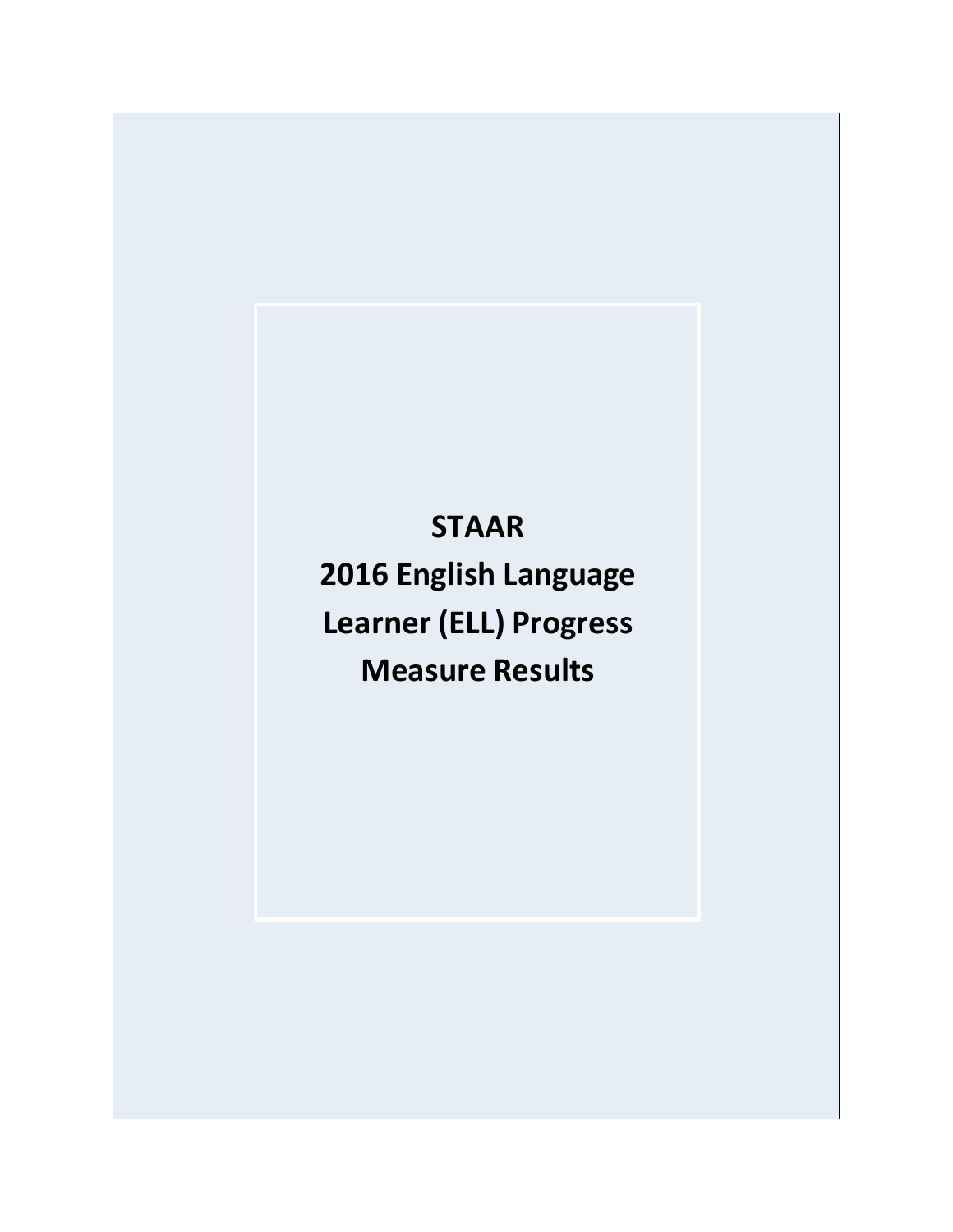#### Grade 3-8 Mathematics

| Assessment                            | $\mathsf{N}$ | Level I         |       |              |                               | Level II 2015-16 |          | Level III              |             |          |                 |        |          |
|---------------------------------------|--------------|-----------------|-------|--------------|-------------------------------|------------------|----------|------------------------|-------------|----------|-----------------|--------|----------|
|                                       |              | Did Not<br>Meet | Met   | Exceeded     | <b>Did Not</b><br><b>Meet</b> | Met              | Exceeded | Did Not<br><b>Meet</b> | Met         | Exceeded | Did Not<br>Meet | Met    | Exceeded |
| Grade 3 English<br><b>Mathematics</b> | 67,669       | 23,358          | 359   | $\Omega$     | $\mathbf{0}$                  | 22,116           | 16,399   | $\mathbf{0}$           | $\mathbf 0$ | 5,437    | 23,358          | 22,475 | 21,836   |
|                                       |              | 35%             | 1%    | 0%           | 0%                            | 33%              | 24%      | 0%                     | 0%          | 8%       | 35%             | 33%    | 32%      |
| Grade 4 English<br><b>Mathematics</b> |              | 16,135          | 384   | $\mathbf 0$  | $\mathbf{0}$                  | 8,892            | 8,749    | $\mathbf{0}$           | $\mathbf 0$ | 2,426    | 16,135          | 9,276  | 11,175   |
|                                       | 36,586       | 44%             | 1%    | 0%           | 0%                            | 24%              | 24%      | 0%                     | 0%          | 7%       | 44%             | 25%    | 31%      |
| Grade 5 English<br><b>Mathematics</b> | 6,997        | 2,383           | 505   | $\mathbf 0$  | $\mathbf{0}$                  | 1,694            | 1,770    | $\mathbf 0$            | $\pmb{0}$   | 645      | 2,383           | 2,199  | 2,415    |
|                                       |              | 34%             | 7%    | 0%           | 0%                            | 24%              | 25%      | 0%                     | 0%          | 9%       | 34%             | 31%    | 35%      |
| Grade 6                               | 8,582        | 4,256           | 572   | $\Omega$     | $\Omega$                      | 2,139            | 1,101    | $\mathbf 0$            | $\mathbf 0$ | 514      | 4,256           | 2,711  | 1,615    |
| <b>Mathematics</b>                    |              | 50%             | 7%    | 0%           | 0%                            | 25%              | 13%      | 0%                     | 0%          | 6%       | 50%             | 32%    | 19%      |
| Grade 7                               |              | 4,555           | 805   | $\Omega$     | $\Omega$                      | 1,470            | 1,010    | $\overline{0}$         | $\mathbf 0$ | 377      | 4,555           | 2,275  | 1,387    |
| <b>Mathematics</b>                    | 8,217        | 55%             | 10%   | 0%           | 0%                            | 18%              | 12%      | 0%                     | 0%          | 5%       | 55%             | 28%    | 17%      |
| Grade 8                               |              | 3,640           | 1,540 | $\mathbf{0}$ | $\mathbf{0}$                  | 2,304            | 721      | 0                      | $\mathbf 0$ | 247      | 3,640           | 3,844  | 968      |
| <b>Mathematics</b>                    | 8,452        | 43%             | 18%   | 0%           | 0%                            | 27%              | 9%       | 0%                     | 0%          | 3%       | 43%             | 45%    | 11%      |
|                                       |              | 54,327          | 4,165 | $\mathbf{0}$ | $\bf{0}$                      | 38,615           | 29,750   | $\bf{0}$               | $\bf{0}$    | 9,646    | 54,327          | 42,780 | 39,396   |
| <b>Total</b>                          | 136,503      | 40%             | 3%    | 0%           | 0%                            | 28%              | 22%      | 0%                     | 0%          | 7%       | 40%             | 31%    | 29%      |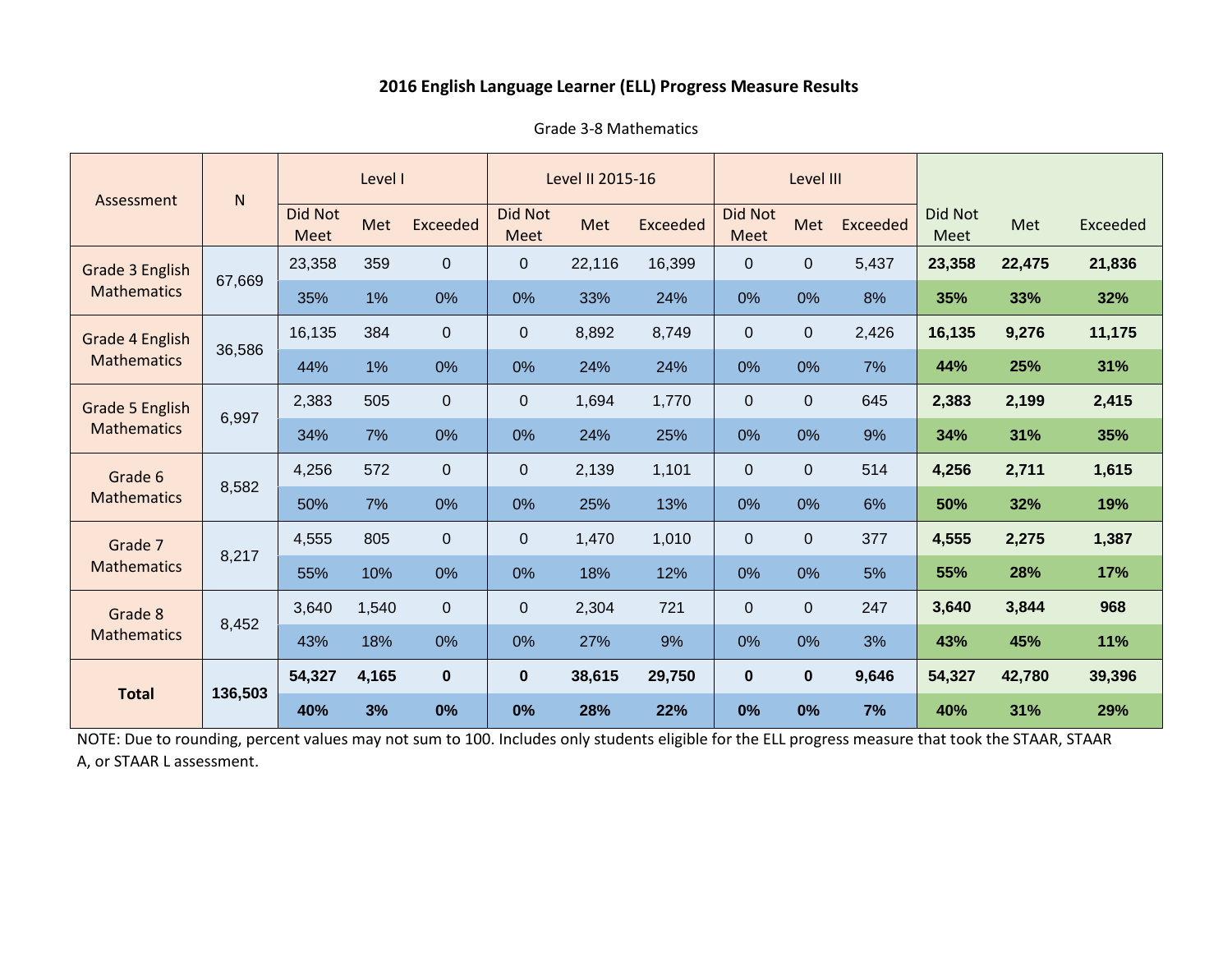Grade 3-8 Reading

| Assessment                        | ${\sf N}$ | Level I                |       |              | Level II 2015-16 |        |                 |                        | Level III      |                 |                 |        |          |
|-----------------------------------|-----------|------------------------|-------|--------------|------------------|--------|-----------------|------------------------|----------------|-----------------|-----------------|--------|----------|
|                                   |           | Did Not<br><b>Meet</b> | Met   | Exceeded     | Did Not<br>Meet  | Met    | <b>Exceeded</b> | <b>Did Not</b><br>Meet | Met            | <b>Exceeded</b> | Did Not<br>Meet | Met    | Exceeded |
| Grade 3 English                   |           | 21,473                 | 2,272 | $\mathbf{0}$ | $\overline{0}$   | 13,655 | 10,051          | $\Omega$               | $\overline{0}$ | 3,027           | 21,473          | 15,927 | 13,078   |
| <b>Reading</b>                    | 50,478    | 43%                    | 5%    | 0%           | 0%               | 27%    | 20%             | 0%                     | 0%             | 6%              | 43%             | 32%    | 26%      |
| Grade 4 English                   |           | 14,679                 | 474   | $\Omega$     | $\overline{0}$   | 7,785  | 3,926           | $\Omega$               | $\Omega$       | 728             | 14,679          | 8,259  | 4,654    |
| Reading                           | 27,592    | 53%                    | 2%    | 0%           | 0%               | 28%    | 14%             | 0%                     | 0%             | 3%              | 53%             | 30%    | 17%      |
| Grade 5 English<br><b>Reading</b> | 5,907     | 3,040                  | 463   | $\mathbf 0$  | $\boldsymbol{0}$ | 1,127  | 997             | $\Omega$               | $\overline{0}$ | 280             | 3,040           | 1,590  | 1,277    |
|                                   |           | 51%                    | 8%    | 0%           | 0%               | 19%    | 17%             | 0%                     | 0%             | 5%              | 51%             | 27%    | 22%      |
|                                   | 8,601     | 5,022                  | 1,412 | $\Omega$     | $\overline{0}$   | 1,005  | 1,005           | $\Omega$               | $\Omega$       | 157             | 5,022           | 2,417  | 1,162    |
| <b>Grade 6 Reading</b>            |           | 58%                    | 16%   | 0%           | 0%               | 12%    | 12%             | 0%                     | 0%             | 2%              | 58%             | 28%    | 14%      |
|                                   |           | 5,571                  | 1,020 | $\mathbf 0$  | $\overline{0}$   | 774    | 797             | $\overline{0}$         | $\Omega$       | 119             | 5,571           | 1,794  | 916      |
| <b>Grade 7 Reading</b>            | 8,281     | 67%                    | 12%   | 0%           | 0%               | 9%     | 10%             | 0%                     | 0%             | 1%              | 67%             | 22%    | 11%      |
|                                   |           | 5,451                  | 1,015 | $\mathbf 0$  | $\overline{0}$   | 1,143  | 959             | $\Omega$               | $\Omega$       | 91              | 5,451           | 2,158  | 1,050    |
| <b>Grade 8 Reading</b>            | 8,659     | 63%                    | 12%   | 0%           | 0%               | 13%    | 11%             | 0%                     | 0%             | 1%              | 63%             | 25%    | 12%      |
| <b>Total</b>                      |           | 55,236                 | 6,656 | $\mathbf{0}$ | $\bf{0}$         | 25,489 | 17,735          | $\mathbf{0}$           | $\mathbf{0}$   | 4,402           | 55,236          | 32,145 | 22,137   |
|                                   | 109,518   | 50%                    | 6%    | 0%           | 0%               | 23%    | 16%             | 0%                     | 0%             | 4%              | 50%             | 29%    | 20%      |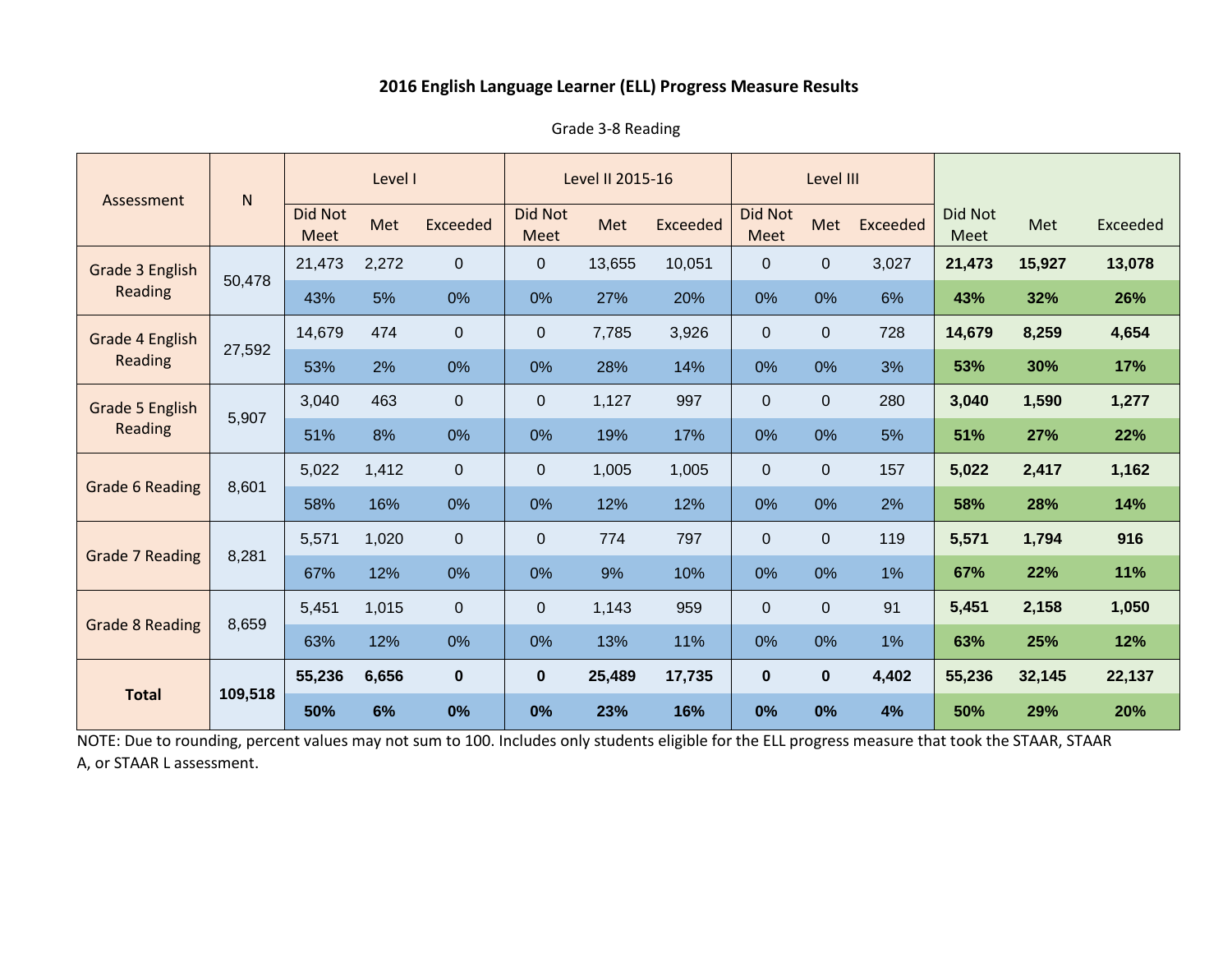| Assessment                 | N      | Level I                |       |          | Level II 2015-16              |       |          |                               | Level III   |          |                 |        |          |
|----------------------------|--------|------------------------|-------|----------|-------------------------------|-------|----------|-------------------------------|-------------|----------|-----------------|--------|----------|
|                            |        | <b>Did Not</b><br>Meet | Met   | Exceeded | <b>Did Not</b><br><b>Meet</b> | Met   | Exceeded | <b>Did Not</b><br><b>Meet</b> | Met         | Exceeded | Did Not<br>Meet | Met    | Exceeded |
| Grade 4 English<br>Writing | 27,254 | 17,103                 | 472   | 0        | $\boldsymbol{0}$              | 8,123 | 1,118    | $\mathbf 0$                   | $\pmb{0}$   | 438      | 17,103          | 8,595  | 1,556    |
|                            |        | 63%                    | 2%    | 0%       | 0%                            | 30%   | 4%       | 0%                            | 0%          | 2%       | 63%             | 32%    | 6%       |
|                            |        | 5,857                  | 1,075 | 0        | 0                             | 1,087 | 293      | $\mathbf{0}$                  | $\mathbf 0$ | 73       | 5,857           | 2,162  | 366      |
| <b>Grade 7 Writing</b>     | 8,385  | 70%                    | 13%   | 0%       | 0%                            | 13%   | 3%       | 0%                            | 0%          | 1%       | 70%             | 26%    | 4%       |
| <b>Total</b>               | 35,639 | 22,960                 | 1,547 | 0        | $\bf{0}$                      | 9,210 | 1,411    | $\mathbf 0$                   | $\bf{0}$    | 511      | 22,960          | 10,757 | 1,922    |
|                            |        | 64%                    | 4%    | 0%       | 0%                            | 26%   | 4%       | 0%                            | 0%          | 1%       | 64%             | 30%    | 5%       |

Grade 4 and 7 Writing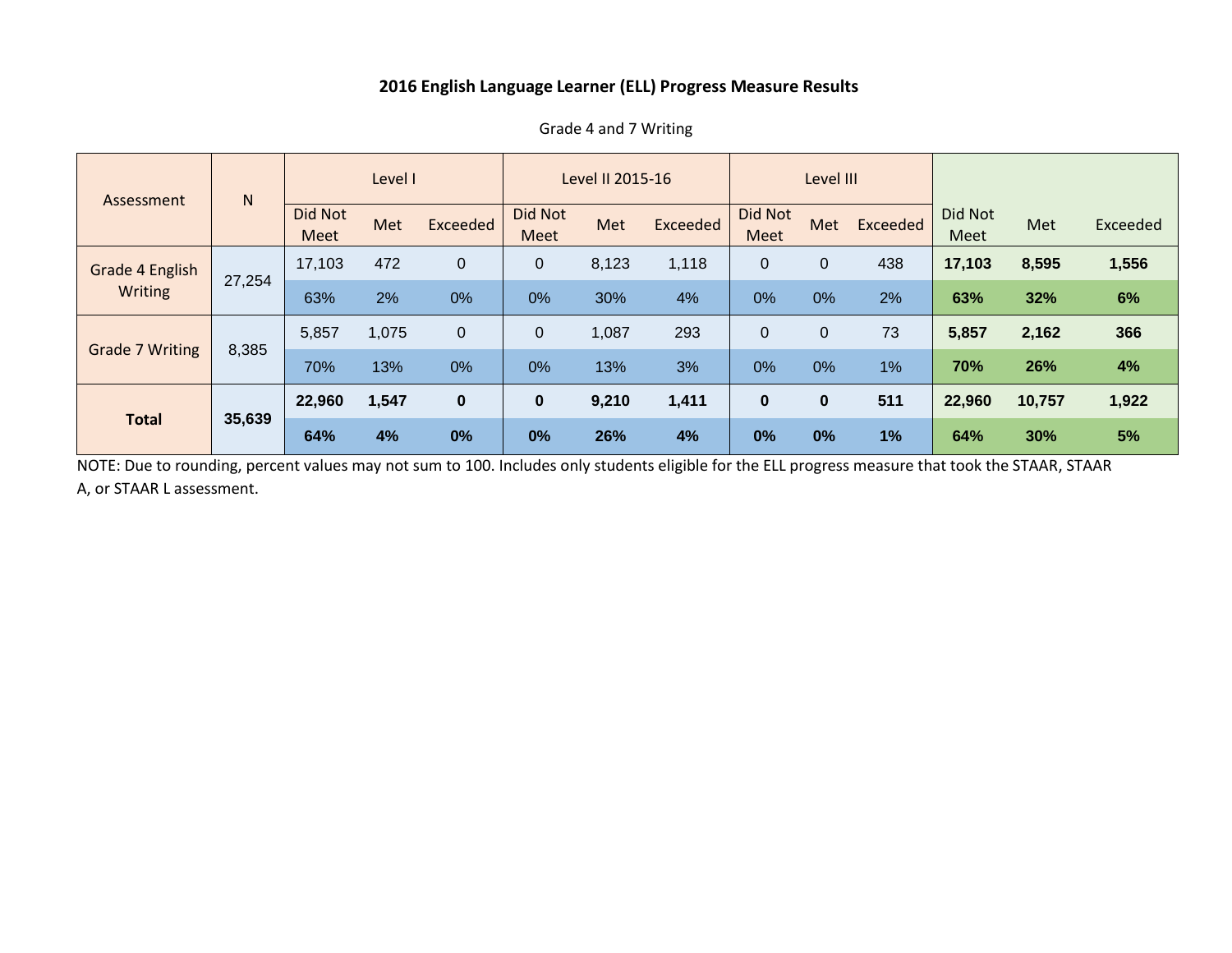|                                     | $\mathsf{N}$ | Level I         |       |          | Level II 2015-16       |       |                 |                        | Level III    |          |                        |       |          |
|-------------------------------------|--------------|-----------------|-------|----------|------------------------|-------|-----------------|------------------------|--------------|----------|------------------------|-------|----------|
| Assessment                          |              | Did Not<br>Meet | Met   | Exceeded | Did Not<br><b>Meet</b> | Met   | <b>Exceeded</b> | <b>Did Not</b><br>Meet | <b>Met</b>   | Exceeded | <b>Did Not</b><br>Meet | Met   | Exceeded |
| Grade 5 English<br>6,869<br>Science |              | 2,890           | 620   | 0        | 0                      | 1,751 | 1,346           | $\mathbf 0$            | $\mathbf{0}$ | 262      | 2,890                  | 2,371 | 1,608    |
|                                     |              | 42%             | 9%    | 0%       | 0%                     | 25%   | 20%             | 0%                     | 0%           | 4%       | 42%                    | 35%   | 23%      |
| <b>Grade 8 Science</b><br>8,600     |              | 4,330           | 1,767 | 0        | 0                      | 1,225 | 1,100           | $\overline{0}$         | $\mathbf 0$  | 178      | 4,330                  | 2,992 | 1,278    |
|                                     |              | 50%             | 21%   | 0%       | 0%                     | 14%   | 13%             | 0%                     | 0%           | 2%       | 50%                    | 35%   | 15%      |
| <b>Total</b>                        | 15,469       | 7,220           | 2,387 | 0        | $\bf{0}$               | 2,976 | 2,446           | $\bf{0}$               | $\bf{0}$     | 440      | 7,220                  | 5,363 | 2,886    |
|                                     |              | 47%             | 15%   | 0%       | 0%                     | 19%   | 16%             | 0%                     | 0%           | 3%       | 47%                    | 35%   | 19%      |

Grade 5 and 8 Science

NOTE: Due to rounding, percent values may not sum to 100. Includes only students eligible for the ELL progress measure that took the STAAR, STAAR A, or STAAR L assessment.

#### Grade 8 Social Studies

| N<br>Assessment                         |       | Level I                       |       |          | Level II 2015-16       |     |          |                 | Level III |          |                 |       |          |
|-----------------------------------------|-------|-------------------------------|-------|----------|------------------------|-----|----------|-----------------|-----------|----------|-----------------|-------|----------|
|                                         |       | <b>Did Not</b><br><b>Meet</b> | Met   | Exceeded | Did Not<br><b>Meet</b> | Met | Exceeded | Did Not<br>Meet | Met       | Exceeded | Did Not<br>Meet | Met   | Exceeded |
| <b>Grade 8 Social</b><br><b>Studies</b> | 8,600 | 5,235                         | 1,738 | 0        |                        | 524 | 962      | 0               |           | 141      | 5,235           | 2,262 | 1,103    |
|                                         |       | 61%                           | 20%   | 0%       | 0%                     | 6%  | 11%      | 0%              | 0%        | 2%       | 61%             | 26%   | 13%      |